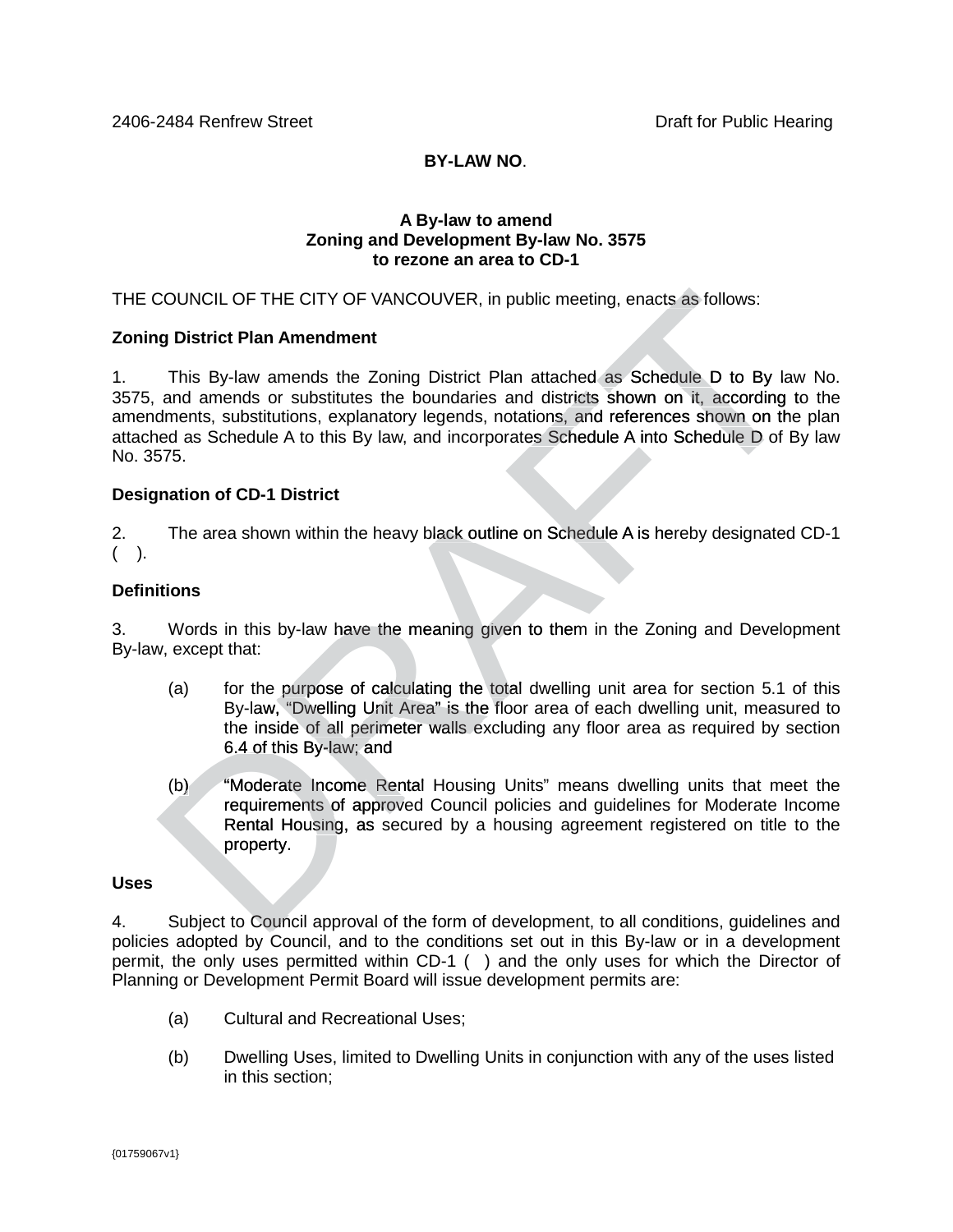- (c) Institutional Uses;
- (d) Live-Work Use;
- (e) Office Uses;
- (f) Retail Uses;
- (g) Service Uses;
- (h) Utility and Communication Uses; and
- (i) Accessory Uses customarily ancillary to the uses permitted in this section.

## **Conditions of Use**

5.1 A minimum of 20% of the total dwelling unit area must be moderate income rental housing units.

5.2 The design and layout of at least 35% of the total number of moderate income dwelling units and at least 35% of the total number of other dwelling units must:

- (a) be suitable for family housing; and
- (b) include two or more bedrooms.

5.3 No portion of the first storey of a building facing Broadway to a depth of 10.7 m from the front wall of the building and extending across its full width may be used for residential purposes except for entrances to the residential portion. (h) Utility and Communication Uses; and<br>
(i) Accessory Uses customarily ancillary to the uses permitted in this section.<br>
Hitions of Use<br>
A minimum of 20% of the total dwelling unit area must be moderate income r<br>
The des

5.4 All commercial uses and accessory uses must be carried on wholly within a completely enclosed building except for:

- (a) Farmers' Market;
- (b) Neighbourhood Public House;
- (c) Public Bike Share;
- (d) Restaurant; and
- (e) Display of flowers, plants, fruits and vegetables in conjunction with a permitted use.

5.5 The Director of Planning may vary the use conditions of section 5.4 to permit the outdoor display of retail goods, and may include such other conditions as the Director of Planning deems necessary, having regard to the types of merchandise, the area and location of the display with respect to adjoining sites, the hours of operation and the intent of this By-law.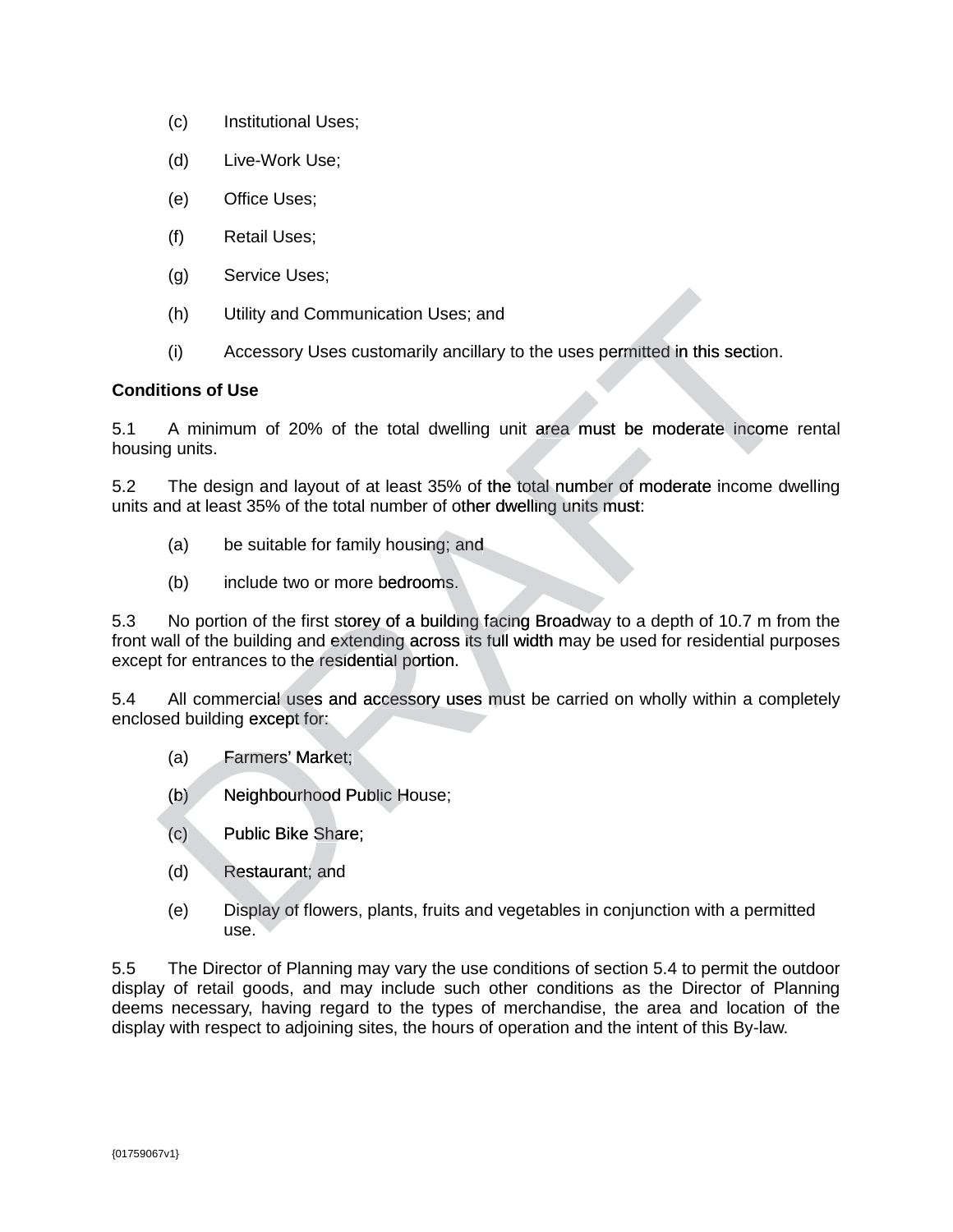## **Floor Area and Density**

6.1 Computation of floor area must assume that the site area is 3,276.23  $m^2$ , being the site area at the time of the application for the rezoning evidenced by this By-law, prior to any dedications.

6.2 The floor space ratio for all uses combined must not exceed 4.10.

6.3 Computation of floor area must include all floors having a minimum ceiling height of 6.3 Computation of floor area must include all floors having a minimum ceiling height of<br>1.2 m, both above and below base surface, measured to the extreme outer limits of the building.

- 6.4 Computation of floor area and dwelling unit area must exclude:
	- (a) balconies and decks, and any other appurtenances which in the opinion of the Director of Planning are similar to the foregoing, except that:
		- (i) the total area of all such exclusions must not exceed 12% of the floor area being provided for dwelling uses; and
		- (ii) the balconies must not be enclosed for the life of the building;
	- (b) patios and roof decks, if the Director of Planning first approves the design of sunroofs and walls;
	- (c) unenclosed outdoor areas underneath building overhangs at grade, and under canopies providing weather protection at grade and at building entrances, except that such areas must remain unenclosed for the life of the building;
- (d) where floors are used for off-street parking and loading, the taking on or discharging of passengers, bicycle storage, heating and mechanical equipment, or uses which in the opinion of the Director of Planning are similar to the foregoing, those floors or portions thereof so used that are at or below base surface, except that the exclusion for a parking space must not exceed 7.3 m in length; Computation of hoor area and and shadled unit area and the extreme outer limits of the built<br>
Looh above and below base surface, measured to the extreme outer limits of the built<br>
Computation of floor area and dwelling un
	- (e) all residential storage area above or below base surface, except that if residential storage area above base surface exceeds  $3.7 \text{ m}^2$  for a dwelling unit, there will be no exclusion for any of the residential storage area above base surface for that unit.

6.5 Computation of floor area may exclude, at the discretion of the Director of Planning or Development Permit Board, amenity areas accessory to a residential use, to a maximum of 10% t of the total floor area being provided for dwelling uses.

6.6 Where floor area associated with residential storage area is excluded, a minimum of 20% of excluded floor area above base surface must be located within the moderate income rental housing units as storage area.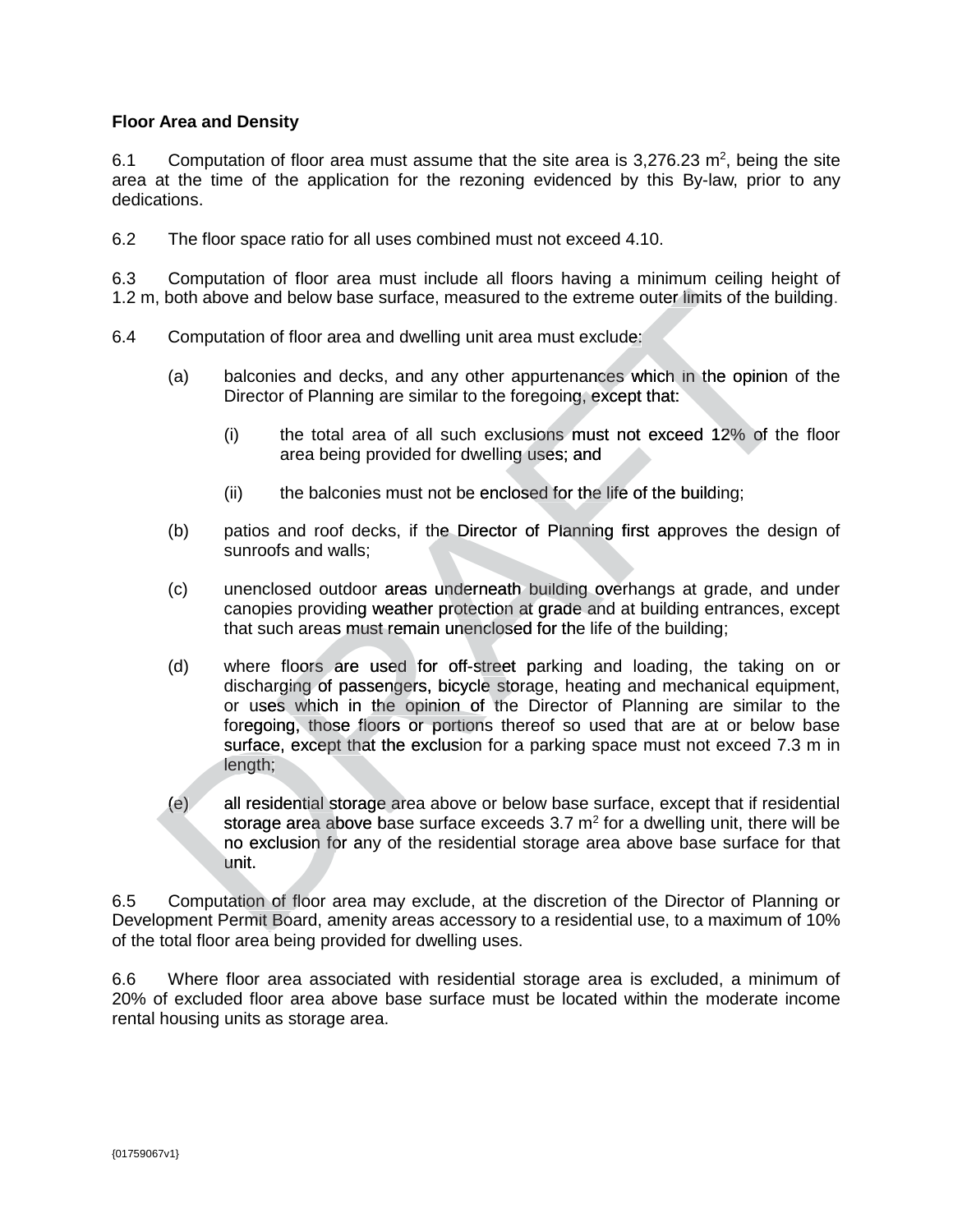# **Building Height**

7.1 Building height, measured from base surface to top of parapet, must not exceed 48.6 m.

7.2 Despite the provisions of section 7.1 of this By-law and of section 10.18 of the Zoning and Development By-law, if the Director of Planning permits common indoor rooftop amenity space, the height of the portion of the building used for the common indoor rooftop amenity space must not exceed 52.2 m.

7.3 Despite sections 7.1 and 7.2 of this By-law and section 10.18 of the Zoning and Development By-law, the Director of Planning may permit a greater height than otherwise permitted for rooftop appurtenances such as stairs, elevators, elevator machine rooms, mechanical screens, a vestibule accessing a green roof, or similar features, as well as trellises or shading structures that are part of a rooftop outdoor amenity space, if the Director of Planning first considers: Despite sections 7.1 and 7.2 of this By-law and section 10.18 of the Zoning<br>
incoment By-law, the Director of Planning may permit a greater height than other<br>
dited for rooftop appurtenances such as stairs, elevators, ele ections 7.1 and 7.2 of this By-law<br>law, the Director of Planning may<br>›ftop appurtenances such as stair›

- (a) siting and sizing in relation to views, overlook, shadowing, and noise impacts; and
- (b) all applicable policies and guidelines adopted by Council.

## **Horizontal Angle of Daylight**

8.1 Each habitable room must have at least one window on an exterior wall of a building.

8.2 The location of each such exterior window must allow a plane or planes extending from the window and formed by an angle of 50 degrees, or two angles with a sum of 70 degrees, to encounter no obstruction over a distance of 24.0 m.

8.3 Measurement of the plane or planes referred to in section 8.2 must be horizontally from the centre of the bottom of each window.

8.4 The Director of Planning or Development Permit Board may relax the horizontal angle of daylight requirement if the Director of Planning or Development Permit Board first considers all the applicable policies and guidelines adopted by Council, and the minimum distance of unobstructed view is not less than 3.7 m.

8.5 An obstruction referred to in section 8.2 means:

- (a) any part of the same building including permitted projections; or
- (b) the largest building permitted under the zoning on any adjoining site.
- 8.6 A habitable room referred to in section 8.1 does not include:
	- (a) a bathroom; or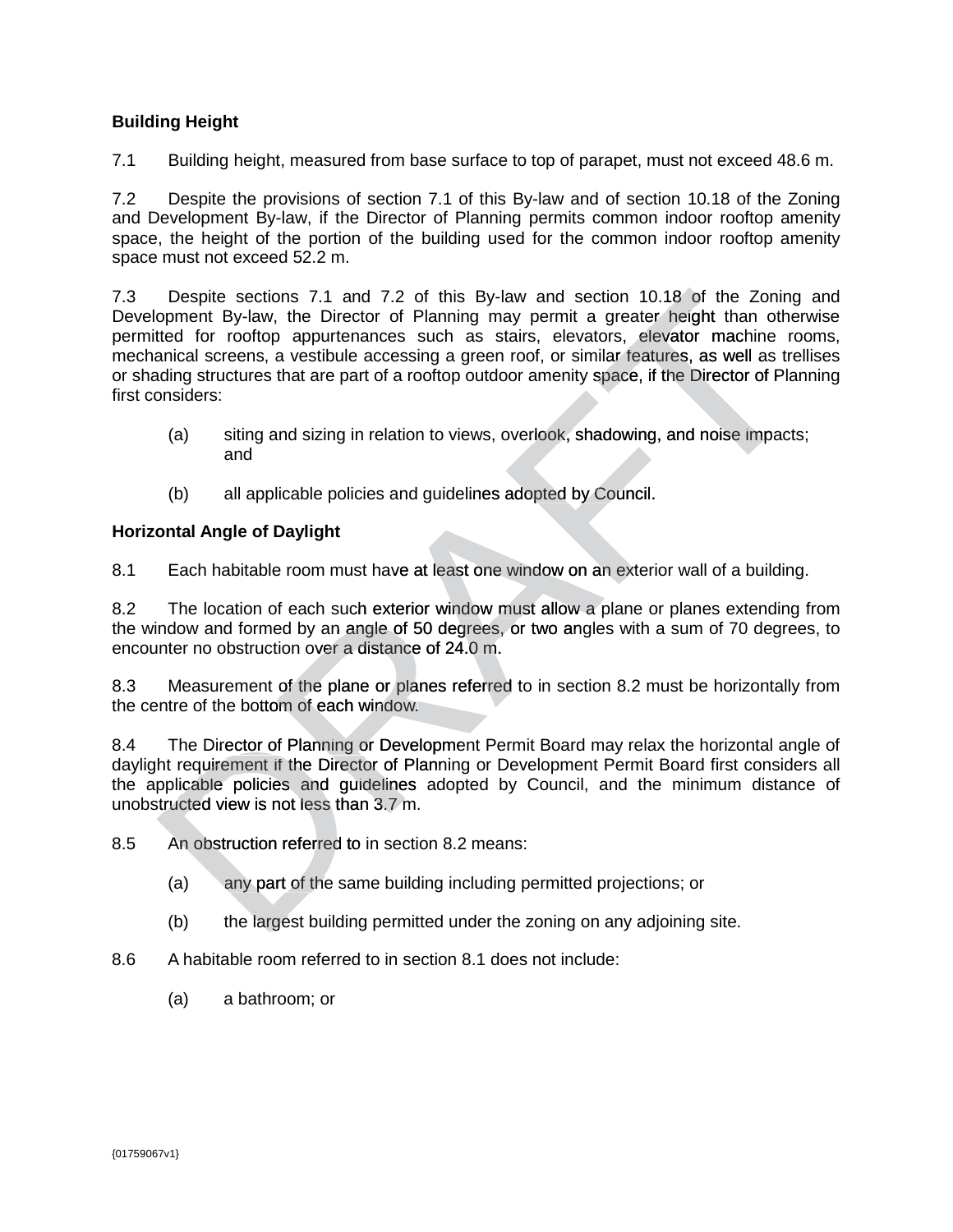- (b) a kitchen whose floor area is the lesser of:
	- (i) 10% or less of the total floor area of the dwelling unit; or
	- (ii)  $9.3 \text{ m}^2$ .

## **Acoustics**

9. A development permit application for dwelling uses must include an acoustical report prepared by a registered professional acoustical engineer demonstrating that the noise levels in those portions of the dwelling units listed below will not exceed the noise levels expressed in decibels set opposite such portions of the dwelling units. For the purposes of this section, the noise level is the A-weighted 24-hour equivalent (Leq24) sound level and will be defined simply as noise level in decibels. The big control of the developed and accustical engineer demonstrating that the noise levels in portions of the dwelling units listed below will not exceed the noise levels in the set below will not exceed the noise levels

| evel is the A-weighted 24-hour equivalent (Leq24) sound level a<br>e level in decibels.                                                      |                                |
|----------------------------------------------------------------------------------------------------------------------------------------------|--------------------------------|
| <b>Portions of dwelling units</b>                                                                                                            | <b>Noise levels (Decibels)</b> |
| <b>Bedrooms</b>                                                                                                                              | 35                             |
| Living, dining, recreation rooms                                                                                                             | 40                             |
| Kitchen, bathrooms, hallways                                                                                                                 | 45                             |
| ability                                                                                                                                      |                                |
| A decision by a court that any part of this By-law is illegal, void,<br>rt from this By-law, and is not to affect the balance of this By-law |                                |

## **Severability**

10. A decision by a court that any part of this By-law is illegal, void, or unenforceable severs that part from this By-law, and is not to affect the balance of this By-law.

#### **Force and effect**

11. This By-law is to come into force and take effect on the date of its enactment.

ENACTED by Council this day of , 2022

\_\_\_\_\_\_\_\_\_\_\_\_\_\_\_\_\_\_\_\_\_\_\_\_\_\_\_\_\_\_\_\_\_\_\_\_

Mayor

City Clerk